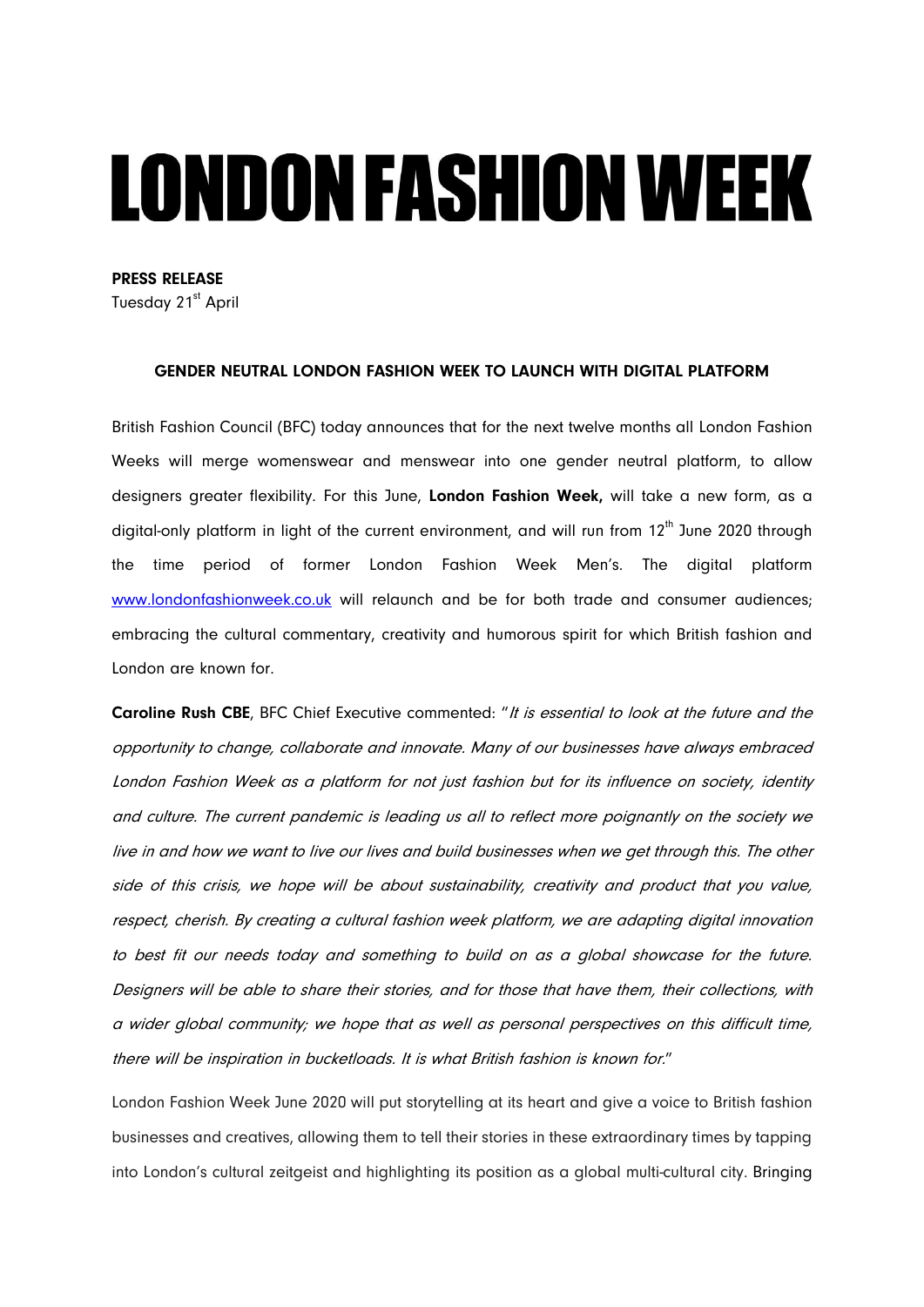the fashion community together, the platform will host exclusive multimedia content from designers, creatives, artists and brand partners, enabling collaboration and bringing together fashion, culture and technology.

This new digital experience will be open to a global public and trade audience, and will work as a meet-up point, offering interviews, podcasts, designer diaries, webinars and digital showrooms, giving the opportunity to designers to generate sales for both the public through existing collections and the retailers through orders for next season's products.

Alongside longstanding brand partners of London Fashion Week, British GQ, Evening Standard, JD.COM, INC, LAVAZZA, LetsBab, Mercedes-Benz, The May Fair Hotel and TONI&GUY, BFC has engaged a number of digital pioneering brands, including Amazon Launchpad, Facebook, Google, Instagram, JOOR, ORDRE/ORB360 and YouTube, who will all be activating content in unique ways, helping British designer businesses reach new public and trade audiences. The generosity and commitment of our partners, suppliers and supporters is more vital than ever. Please help us by acknowledging their support for London Fashion Week June 2020 alongside our Official Suppliers: Fashion & Beauty Monitor, Getty Images, Launchmetrics, S'well and Official Supporters: The Department for International Trade, The European Regional Development Fund and The Mayor of London.

### -ENDS-

[londonfashionweek.co.uk](https://londonfashionweek.co.uk/)

#LFW #PositiveFashion

T: [@LondonFashionWk](https://twitter.com/BFC) | I: [@LondonFashionWeek](file://///bfc-nas1/BFC%20Shared%20Data/Public%20Relations/London%20Fashion%20Week/12%20-%20Sept%202018/Press%20Releases/What)

For London Fashion Week press enquiries please contact: Michalis Zodiatis, Senior Communications Manager, British Fashion Council [michalis.zodiatis@britishfashioncouncil.com](mailto:michalis.zodiatis@britishfashioncouncil.com) | +44 (0) 7824 556 036 Charlotte Berghman, Communications Executive, British Fashion Council [charlotte.berghman@britishfashioncouncil.com](mailto:charlotte.berghman@britishfashioncouncil.com) | +44 (0) 20 7759 1959

# About British Fashion Council

The British Fashion Council (BFC) was set up in 1983 to promote British fashion internationally and coordinate this promotion through fashion weeks, exhibitions and showcasing events. The BFC now supports designers beginning at college level and extending to talent identification, business support and showcasing schemes. The BFC promotes British fashion and its influential role at home and abroad, helping British designer businesses develop their profiles and business globally. The BFC Foundation (Registered